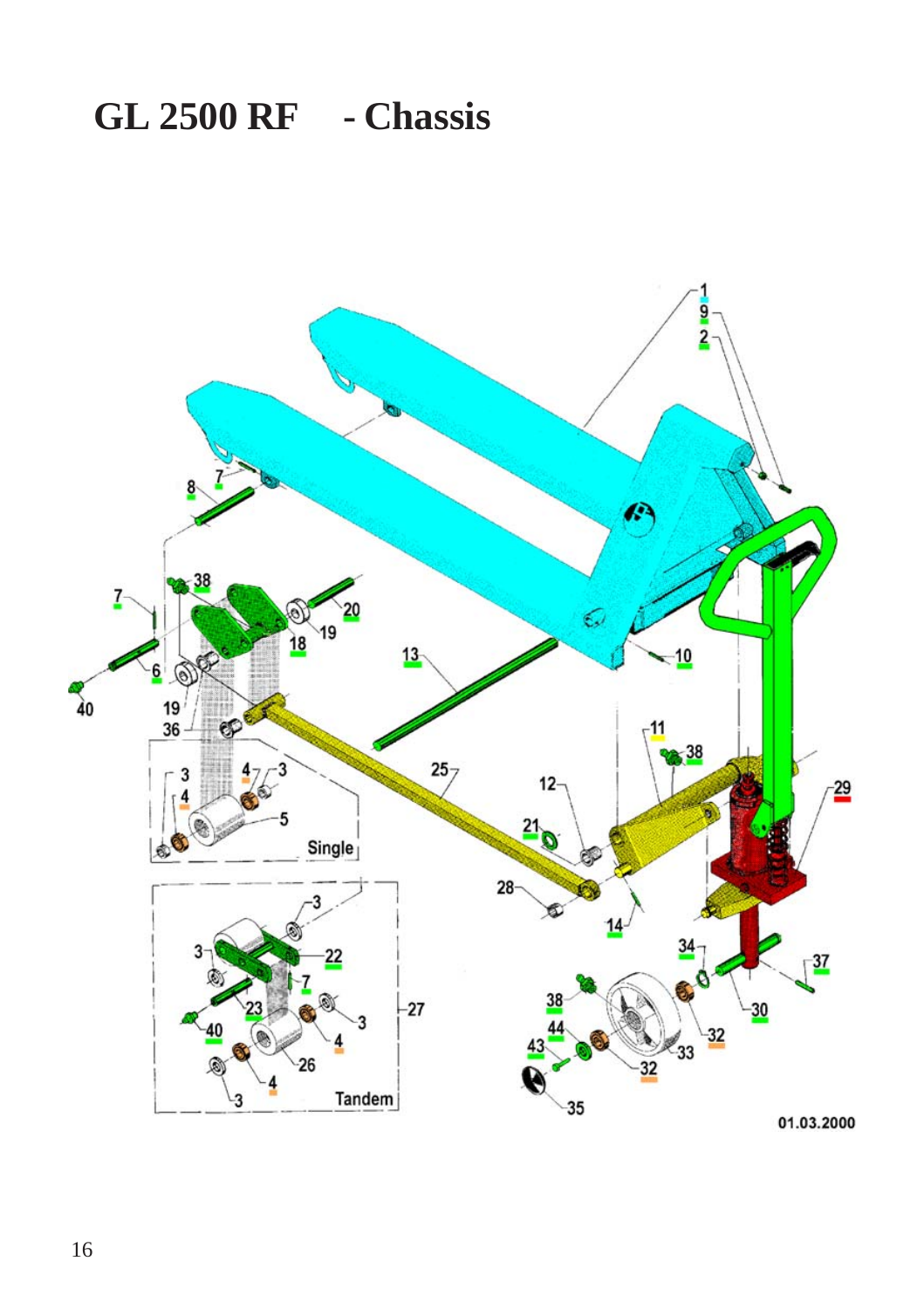| Spare parts list<br>GL 2500 RF - Chassis<br><b>29-01-2003</b> |                   |                                              |                                                 |                                               |                                                      |                |                   |
|---------------------------------------------------------------|-------------------|----------------------------------------------|-------------------------------------------------|-----------------------------------------------|------------------------------------------------------|----------------|-------------------|
| Pos.                                                          | No.               | <b>Benævnelse</b>                            | Description                                     | <b>Benennung</b>                              | Désignation                                          |                | Pcs.   Mat. spec. |
| 1                                                             | 200057-1          | Chassis 520x1140                             | Chassis 520x1140                                | Chassis 520x1140                              | Chassis 520x1140                                     | $\mathbf{1}$   | <b>Stainless</b>  |
| 2                                                             | 927080            | Møtrik                                       | Nut                                             | Mutter                                        | Ecrou                                                | 1              | <b>Stainless</b>  |
| 3                                                             | 400159            | Afstandsrør                                  | Spacer pipe                                     | Abstandrohr                                   | Tube entretoise                                      | $\overline{4}$ | Plastic           |
| $\overline{4}$                                                | 946243            | Kugleleje                                    | <b>Ball bearing</b>                             | Kugellager                                    | Roulement à billes                                   | $\overline{4}$ | Rubber sealed     |
| 5                                                             | 4015771<br>401453 | Gaffelhjul, Nylon<br>Gaffelhjul, Polyurethan | Fork wheel, nylon<br>Fork wheel, polyureth.     | Gabelrolle, Nylon<br>Gabelrolle, Polyureth.   | Galet de fourches, nylon<br>Galet de fourches, poly. | $\overline{c}$ |                   |
| 6                                                             | 402518            | Hjulaksel                                    | Wheel axle                                      | Radachse                                      | Axe de galet                                         | 2              | <b>Stainless</b>  |
| 7                                                             | 937440            | Rørstift                                     | Tubular pin                                     | Spannhülse                                    | Goupille cylindrique                                 | 4              | <b>Stainless</b>  |
| 8                                                             | 400156            | Gaffelaksel                                  | Fork wheel axle                                 | Radgabelachse                                 | Axe de fourche                                       | 2              | Stainless         |
| 9                                                             | 917825            | Skrue                                        | Screw                                           | Schraube                                      | Vis                                                  | 1              | <b>Stainless</b>  |
| $10\,$                                                        | 937530            | Rørstift                                     | Tubular pin                                     | Spannhülse                                    | Goupille cylindrique                                 | $\mathbf{1}$   | <b>Stainless</b>  |
| 11                                                            | 300026G           | Vippearm                                     | Lifting arm                                     | Schwinge                                      | Bras basculant                                       | $\mathbf{1}$   | Hot galvanized    |
| 12                                                            | 948259            | Bøsning                                      | Bushing                                         | <b>Buchse</b>                                 | Douille                                              | 2              | Nylon             |
| 13                                                            | 400160            | Tværaksel                                    | Axle                                            | Welle                                         | Arbre transversal                                    | 1              | <b>Stainless</b>  |
| 14                                                            | 937530            | Rørstift                                     | Tubular pin                                     | Spannhülse                                    | Goupille cylindrique                                 | $\overline{c}$ | <b>Stainless</b>  |
| 18                                                            | 400151            | Hjulgaffel                                   | Wheel fork                                      | Radgabel                                      | Etrier de galet                                      | 2              | Stainless         |
| 19                                                            | 400173            | Rulle                                        | Roller                                          | Nylonrolle                                    | Rouleau                                              | $\overline{4}$ | Nylon             |
| 20                                                            | 400158            | Aksel                                        | Axle                                            | Achse                                         | Axe                                                  | 2              | <b>Stainless</b>  |
| 21                                                            | 402449            | Afstandsring-nylon                           | Spacer ring-nylon                               | Abstandsring-nylon                            | Distanze anneau                                      | 2              | Stainless         |
| 22                                                            | 400146            | Tandemgaffel                                 | Tandem fork                                     | Tandem Radgabel                               | Etrier de tandem                                     | 2              | Stainless         |
| 23                                                            | 400163            | Tandemaksel                                  | Tandem axle                                     | Tandem Achse                                  | Axe de tandem                                        | $\overline{4}$ | <b>Stainless</b>  |
| 25                                                            | 400034G           | Trykstang                                    | Push rod                                        | Druckstange                                   | Barre de pression                                    | $\overline{c}$ | Hot galvanized    |
| 26                                                            | 4020811<br>401455 | Tandemhjul, nylon<br>Tandemhjul, polyurethan | Tandem wheel, nylon<br>Tandem wheel, poly.      | Tandemrolle, Nylon<br>Tandemrolle, Polyureth. | Roue tandem, nylon<br>Roue tandem poly.              | $\overline{4}$ |                   |
| 27                                                            | 300253<br>300254  | Tandem kpl. nylon<br>Tandem kpl. poly.       | Tandem cpl. nylon<br>Tandem cpl. poly.          | Tandem kpl. Nylon<br>Tandem kpl. Polyureth.   | Tandem cpl., nylon<br>Tandem cpl., poly.             | 2              |                   |
| 28                                                            | 948221            | Bøsning                                      | Bushing                                         | <b>Buchse</b>                                 | Douille                                              | $\overline{c}$ |                   |
| 29                                                            | 101010E           | Pumpe kpl. m/håndtag                         | Pump cpl. with handle                           | Pumpe kpl. m/Deichsel                         | Pompe compl. a/ timon                                | $\mathbf{1}$   |                   |
| 30                                                            | 400224            | Styrehjulsaksel                              | Steering wheel axle                             | Lenkrolleachse                                | Axe roue directrice                                  | 1              | <b>Stainless</b>  |
| 32                                                            | 946253            | Kugleleje                                    | <b>Ball bearing</b>                             | Kugellager                                    | Roulement à billes                                   | $\overline{4}$ | Rubber sealed     |
| 33                                                            | 3000901<br>300087 | Styrehjul, nylon<br>Styrehjul, polyurethan   | Steering wheel, nylon<br>Steering wheel, polyu. | Lenkrolle, Nylon<br>Lenkrolle, Polyureth.     | Roue directrice, nylon<br>Roue directrice, poly.     | 2              |                   |
| 34                                                            | 935151            | Låseskive                                    | Lockwasher                                      | Sicherungsscheibe                             | Rondelle de verrouillage                             | $\overline{c}$ | <b>Stainless</b>  |
| 35                                                            | 944201            | Hjulkapsel                                   | Wheel cap                                       | Radkappe                                      | Cache-roue                                           | $\overline{c}$ | Nylon             |
| 36                                                            | 400030            | Hjulgaffelbøsning                            | Bushing                                         | Radgabelbuchse                                | Douille pour étrier de galet                         | 8              | Nylon             |
| 37                                                            | 937140            | Rørstift                                     | Tubular pin                                     | Spannhülse                                    | Goupill cylindrique                                  | 1              | <b>Stainless</b>  |
| 38                                                            | 990112            | Smørenippel                                  | Lubricator nipple                               | Schmiernippel                                 | Graisseur                                            | 7              | <b>Stainless</b>  |
| 40                                                            | 990112            | Smørenippel                                  | Lubricator nipple                               | Schmiernippel                                 | Graisseur                                            | $\overline{c}$ | <b>Stainless</b>  |
| 43                                                            | 917125            | Sætskrue                                     | Screw                                           | Schraube                                      | Vis                                                  | 2              | stainless         |
| 44                                                            | 928101            | Skærmskive                                   | Washer                                          | Stützenring                                   | Rondelle                                             | 2              | Stainless         |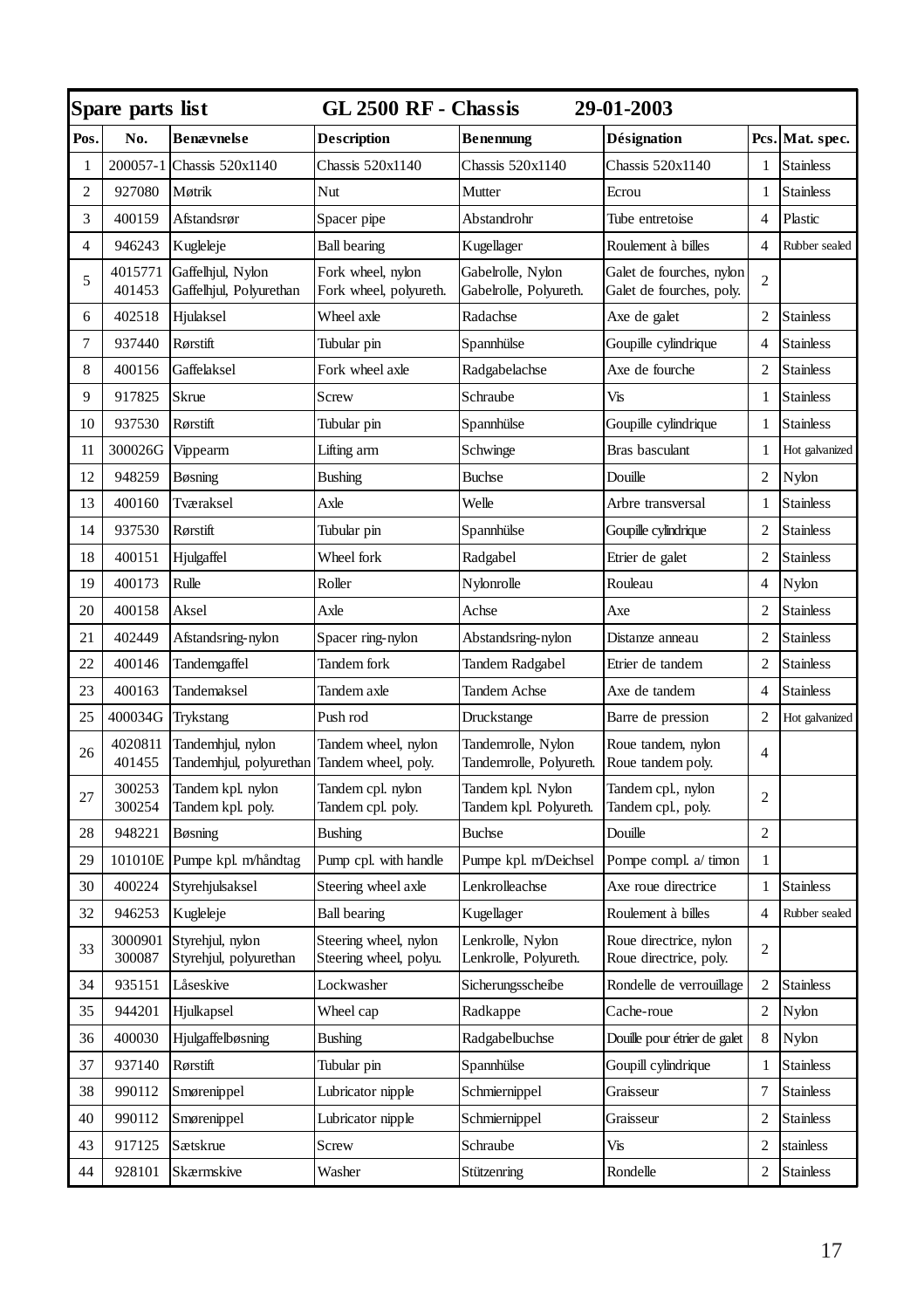## **GL 2500 RF** - The hydraulic unit

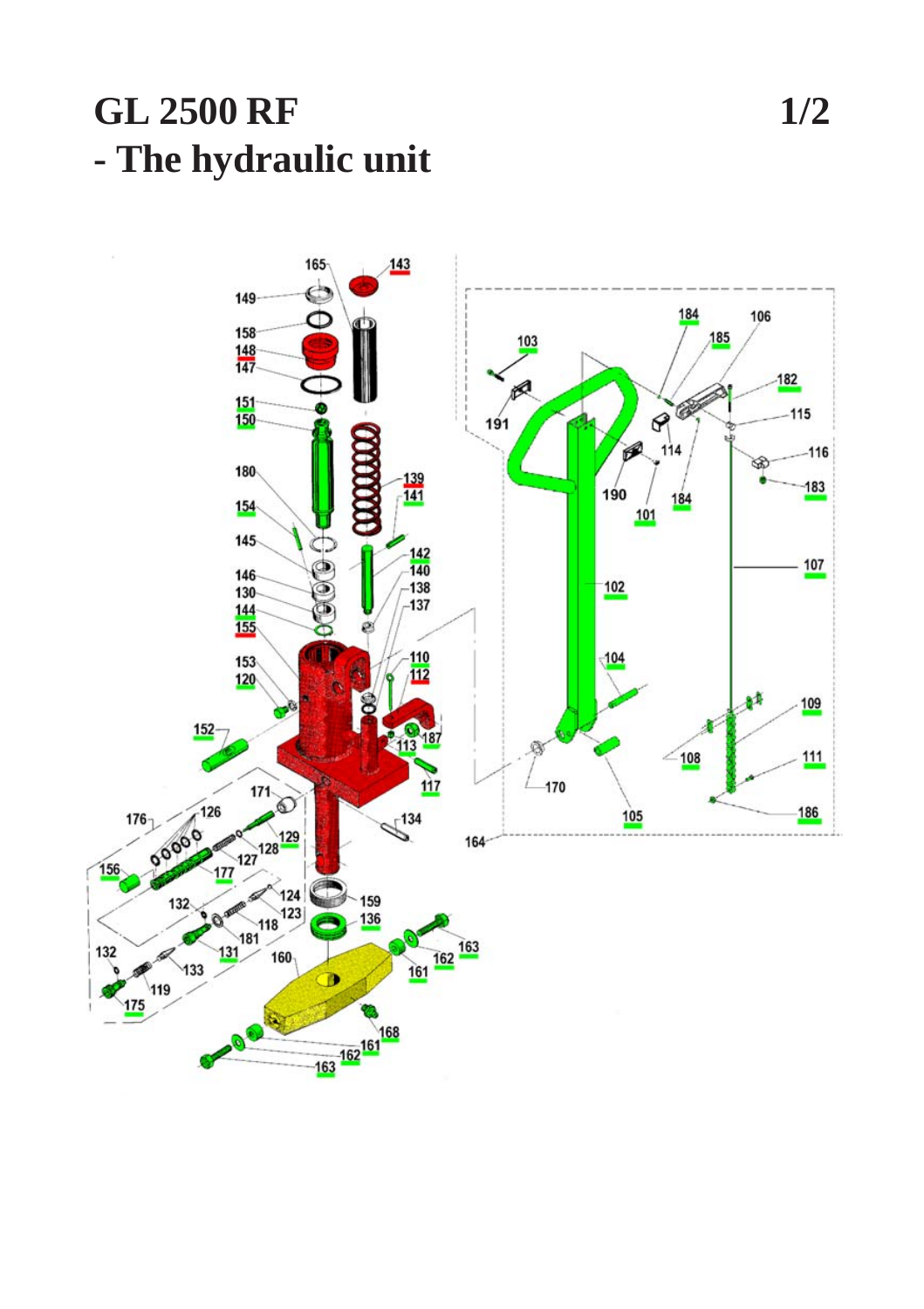|           | Spare parts list<br>GL 2500 RF<br>- The hydraulic unit<br>29-01-2003 |                   |                        |                          |                           |                |                       |
|-----------|----------------------------------------------------------------------|-------------------|------------------------|--------------------------|---------------------------|----------------|-----------------------|
| Pos.      | No.                                                                  | <b>Benævnelse</b> | <b>Description</b>     | Benennung                | Désignation               |                | Pcs. Mat. spec.       |
| 101       | 927060                                                               | Sikringsmøtrik    | Lock nut               | Gegenmutter              | Ecrou de verrouillage     | 1              | <b>AISI 304</b>       |
| 102       | 403713                                                               | Håndtag           | Handle                 | Deichsel                 | Timon                     | $\mathbf{1}$   | <b>AISI 304</b>       |
| 103       | 917641                                                               | Skrue             | Screw                  | Schraube                 | Vis                       | $\mathbf{1}$   | <b>AISI 304</b>       |
| 104       | 400091                                                               | Aksel             | Axle                   | Achse                    | Axe                       | $\mathbf{1}$   | <b>AISI 304</b>       |
| 105       | 400959                                                               | Håndtagsrulle     | Roll                   | Rolle                    | Rouleau                   | $\mathbf{1}$   | <b>AISI 304</b>       |
| 106       | 415055                                                               | Plastgreb         | Release lever          | Auslösehandgriff         | Manette de décompression  | $\mathbf{1}$   | Plastic               |
| 107       | 403715                                                               | Udløserstang      | Control rod            | Ablasstange              | Barre de décompression    | $\mathbf{1}$   | <b>AISI 304</b>       |
| 108       | 951010                                                               | Kædesamler        | Chain connector        | Kettensammler            | Chaînon d'assemblage      | $\mathbf{1}$   | <b>AISI 304</b>       |
| 109       | 951013                                                               | Kæde              | Chain                  | Kette                    | Chaîne                    | $\mathbf{1}$   | <b>AISI 304</b>       |
| $110+$    | 917540                                                               | Øjeskrue          | Eye bolt               | Augbolzen                | Vis à oeillet             | $\mathbf{1}$   |                       |
| 111       | 917412                                                               | Skrue             | Screw                  | Schraube                 | Vis                       | $\mathbf{1}$   | AISI 304              |
| $112+$    | 400961                                                               | Udløserpal        | Release pawl           | Auslöseklinke            | Cliquet de décompression  | $\mathbf{1}$   |                       |
| $113+$    | 927050                                                               | Sikringsmøtrik    | Lock nut               | Gegenmutter              | Ecrou de verrouillage     | $\mathbf{1}$   | <b>AISI 304</b>       |
| 114       | 415066                                                               | Håndtagsstop      | Top for handle, center | Top für Deichsel, Center | Sommet pour timon, centre | $\mathbf{1}$   |                       |
| 115       | 415056                                                               | Plast manøvretap  | Plastic pin            | <b>Kunststoff Zapfen</b> | Manæuvre goupille         | $\mathbf{1}$   | Plastic               |
| 116       | 415059                                                               | Justeringsbrik    | Adjustning pin         | Justierungsstift         | Ajustage piéce            | $\mathbf{1}$   | Plastic               |
| $117+$    | 937136                                                               | Rørstift          | Tubular pin            | Rohrstift                | Goupille cylindrique      | $\mathbf{1}$   | <b>AISI 304</b>       |
| $118+$    | 958071                                                               | Fjeder            | Spring                 | Druckfeder               | Ressort                   | $\mathbf{1}$   | Steel (not stainless) |
| $119+$    | 958073                                                               | Fjeder            | Spring                 | Druckfeder               | Ressort                   | $\mathbf{1}$   | Steel (mtstainess)    |
| $120+$    | 401341                                                               | Sætskrue          | Screw                  | Schraube                 | Vis                       | $\mathbf{1}$   | <b>AISI 304</b>       |
| $123+$    | 402408                                                               | Udløserkegle      | Release cone           | Auslösekegel             | Cône de décompression     | $\mathbf{1}$   | Steel (not stainless) |
| $124+$    | 941005                                                               | Kugle             | Ball                   | Stahlkugel               | <b>Bille</b>              | $\mathbf{1}$   | Steel (mtstainess)    |
| $126 +$ * | 900110                                                               | O-ring            | $O$ -ring              | O-Ring                   | Joint torique             | 5              |                       |
| $127+$    | 958081                                                               | Fjeder            | Spring                 | Druckfeder               | Ressort                   | $\mathbf{1}$   | Steel (not stainless) |
| $128 + *$ | 900050                                                               | O-ring            | O-ring                 | O-Ring                   | Joint torique             | $\mathbf{1}$   |                       |
| $129+$    | 400107                                                               | Udløsertap        | Release indicator      | Druckstift               | Goupille de décompression | $\mathbf{1}$   | <b>AISI 304</b>       |
| $130+$    | 402466                                                               | Stempel           | Piston                 | Kolben                   | Piston                    | $\mathbf{1}$   | <b>Bronze</b>         |
| $131+$    | 401457                                                               | Ventilforskruning | Valve casing           | Ventilverschraubung      | Manchon fileté de soupape | $\mathbf{1}$   | <b>AISI 304</b>       |
| $132 + *$ | 900042                                                               | $O$ -ring         | O-ring                 | O-Ring                   | Joint torique             | $\overline{c}$ |                       |
| $133+$    | 403026                                                               | Kegle             | Cone                   | Kegel                    | Cône                      | $\mathbf{1}$   | Steel (mtstaness)     |
| 134       | 937150                                                               | Rørstift          | Tubular pin            | Rohrstift                | Goupille cylindrique      | $\mathbf{1}$   | <b>AISI 304</b>       |
| 136       | 400983                                                               | Kuglering         | <b>Ball</b> race       | Laufring                 | Anneau à billes           | $\overline{c}$ | <b>AISI 304</b>       |
|           | 941106                                                               | Kugle             | Ball                   | Kugel                    | <b>Bille</b>              | 25             | <b>AISI 304</b>       |
| $137 +$ * | 900181                                                               | $O$ -ring         | O-ring                 | O-Ring                   | Joint torique             | $\mathbf{1}$   |                       |
| $138 + *$ | 908180                                                               | Skrabering        | Scraperring            | Abstreifring             | Segment racleur           | $\mathbf{1}$   |                       |
| 139       | 958500                                                               | Trykfjeder        | Pressure spring        | Druckfeder               | Ressort de pression       | $\mathbf{1}$   |                       |
| $140+*$   | 901121                                                               | Manchet           | Sleeve                 | Manschette               | Manchette                 | $\mathbf{1}$   |                       |
| 141       | 400171                                                               | Stålstift         | Pin                    | Spannhülse               | Goupille d'acier          | $\mathbf{1}$   | <b>AISI 304</b>       |
| $142+$    | 400955                                                               | Pumpestempel      | Pump piston            | Pumpekolbe               | Piston de pompe           | $\mathbf{1}$   | <b>AISI 304</b>       |
| 143       | 400121                                                               | Fjederskive       | Spring cap             | Druckscheibe             | Rondelle à ressort        | $\mathbf{1}$   | Yellom chrom.         |
| $144+$    | 933221                                                               | Låsering          | Locking ring           | Schließring              | Circlip                   | $\mathbf{1}$   | <b>AISI 304</b>       |
| $145+$    | 400110                                                               | Styrering         | Guide ring             | Gleitring                | Anneau de guidage         | $\mathbf{1}$   | Plastics              |
| $146 +$ * | 901381                                                               | U-manchet         | Sleeve                 | Nutring                  | Manchette                 | $\mathbf{1}$   |                       |
| $147 +$ * | 900580                                                               | $O$ -ring         | $O$ -ring              | O-Ring                   | Joint torique             | $\mathbf{1}$   |                       |
| $148+$    | 400101E                                                              | Topstykke         | Top nut                | Führungsmutter           | Culasse                   | $\mathbf{1}$   | Bronze                |
| $149 +$ * | 908350                                                               | Skrabering        | Wiper seal             | Abstreifring             | Segment racleur           | $\mathbf{1}$   |                       |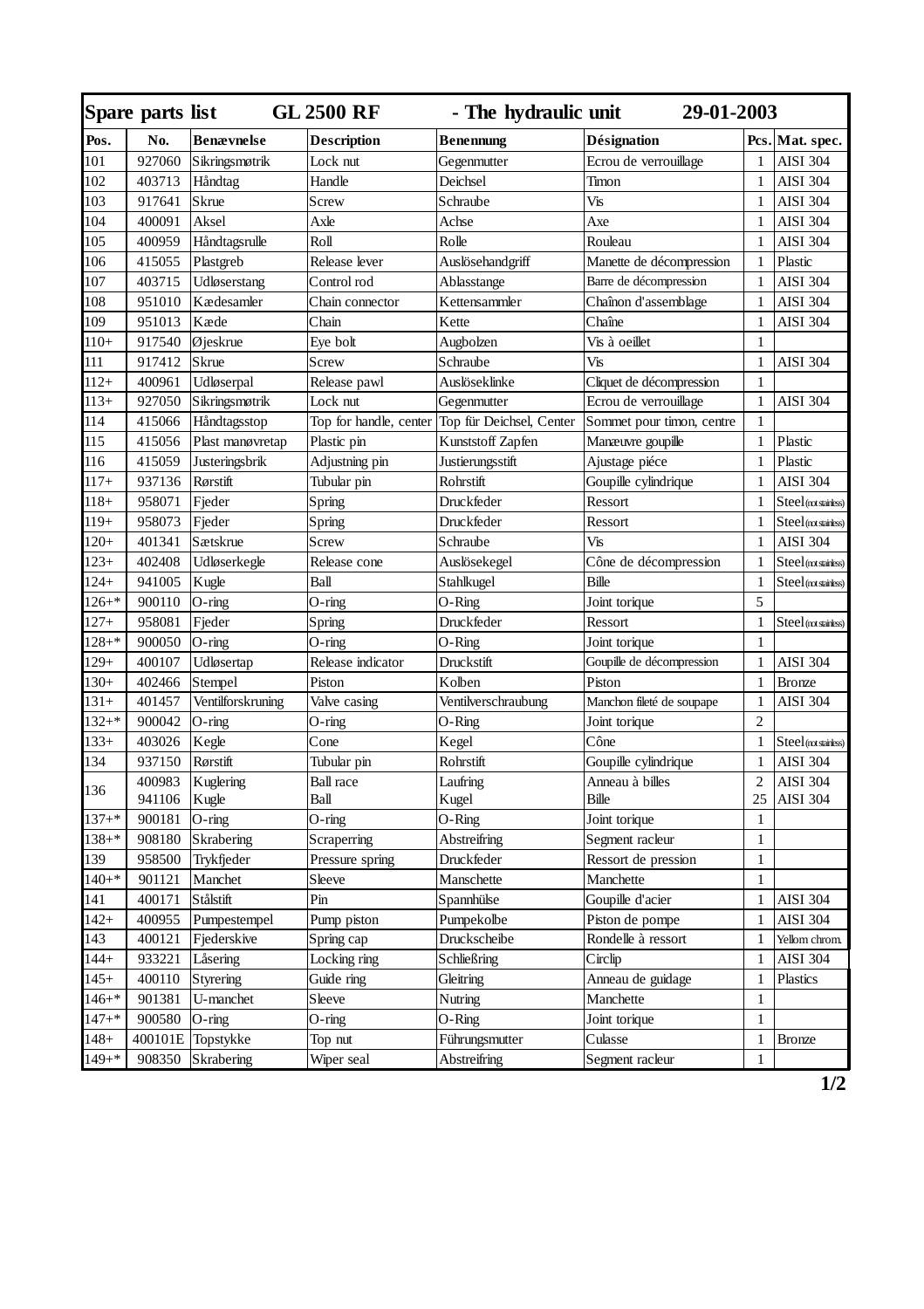## **GL 2500 RF** - The hydraulic unit